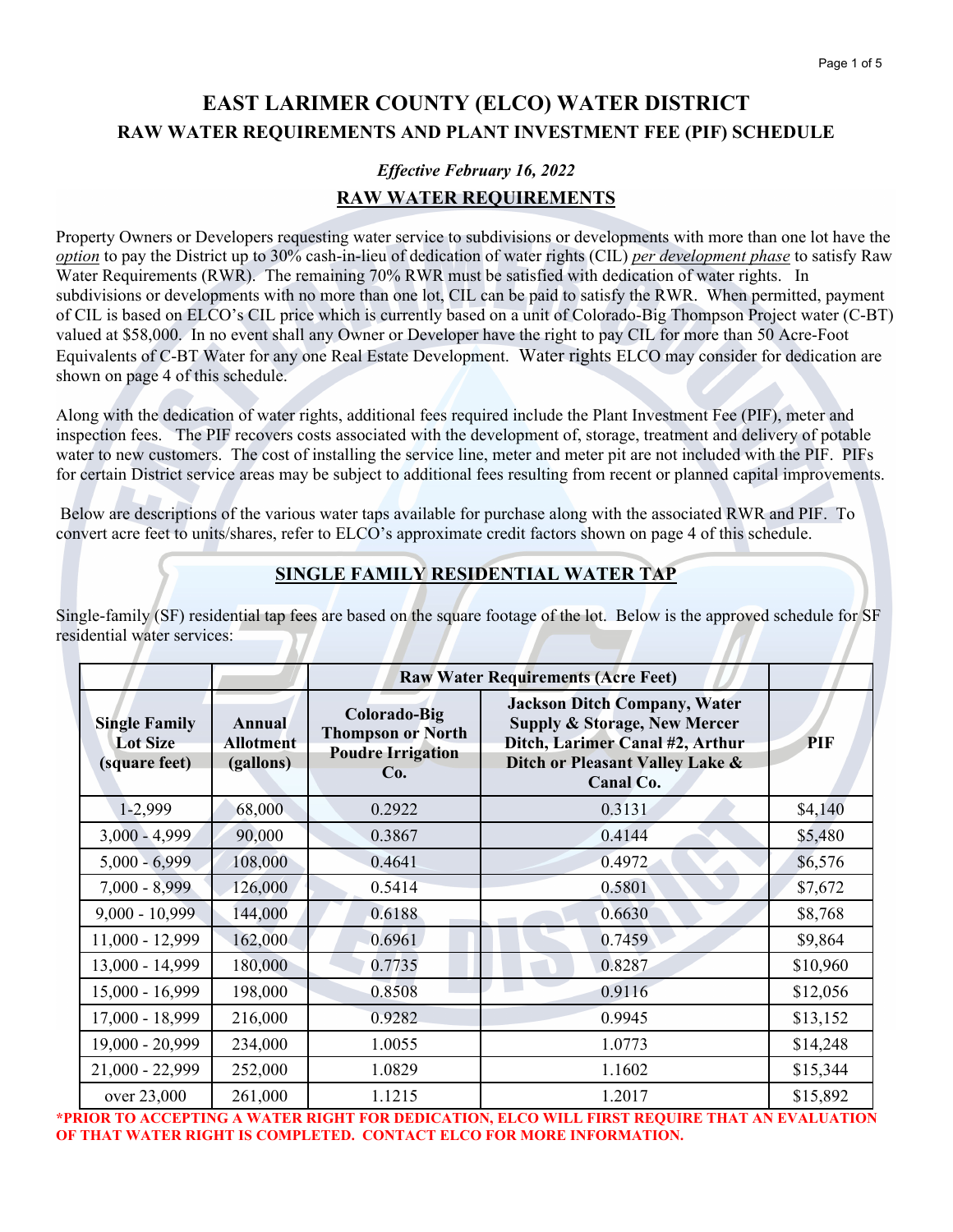### **INDOOR USE ONLY WATER TAP**

A residential development with the ability to develop and implement a non-potable irrigation system can potentially reduce its raw water requirements if it can demonstrate that it has a viable non-potable supply (wells or ditch rights) to meet the projected irrigation demand. In order to qualify for an indoor use only water tap, an outdoor irrigation and landscape plan as well as a raw water supply must be submitted and approved by the District.

|                                                                                                                                      |        | <b>Raw Water Requirements (Acre Feet)</b>                                                                                                                                |        |         |
|--------------------------------------------------------------------------------------------------------------------------------------|--------|--------------------------------------------------------------------------------------------------------------------------------------------------------------------------|--------|---------|
| <b>Colorado-Big</b><br><b>Annual</b><br><b>Thompson or North</b><br><b>Allotment</b><br><b>Poudre Irrigation</b><br>(gallons)<br>Co. |        | <b>Jackson Ditch Company, Water</b><br><b>Supply &amp; Storage, New Mercer</b><br>Ditch, Larimer Canal #2, Arthur<br>Ditch or Pleasant Valley Lake &<br><b>Canal Co.</b> | PIF    |         |
| <b>Indoor Use</b><br>Only                                                                                                            | 51,000 | 0.2192                                                                                                                                                                   | 0.2348 | \$3,105 |

### **MULTI-FAMILY (APARTMENT AND RESIDENTIAL CONDOMINIUM) WATER TAP**

A multi-family water tap is based on the number of living units. The requirements for this water tap are based on indoor use only. Multi-family projects are required to have separate irrigation taps for common areas and open space.

|                        |                                                                                                                               | <b>Raw Water Requirements (Acre Feet)</b> |                                                                                                                                                                   |         |
|------------------------|-------------------------------------------------------------------------------------------------------------------------------|-------------------------------------------|-------------------------------------------------------------------------------------------------------------------------------------------------------------------|---------|
| <b>Per Living Unit</b> | Colorado-Big<br><b>Annual</b><br><b>Thompson or North</b><br><b>Allotment</b><br><b>Poudre Irrigation</b><br>(gallons)<br>Co. |                                           | <b>Jackson Ditch Company, Water</b><br><b>Supply &amp; Storage, New Mercer</b><br>Ditch, Larimer Canal #2, Arthur<br>Ditch or Pleasant Valley Lake &<br>Canal Co. | PIF     |
| <b>Multi-Family</b>    | 36,000                                                                                                                        | 0.1547                                    | 0.1657                                                                                                                                                            | \$2,192 |

#### **RURAL WATER TAP**

A single-family residential property may qualify for a rural water tap if the owner owns a secondary irrigation source. In order to qualify for this type of water tap, the owner would need to provide staff with acceptable documentation proving ownership and the ability to access and utilize the secondary irrigation source on the associated property. This tap is only available to a single lot development.

|                           |                                         | <b>Raw Water Requirements (Acre Feet)</b>                                   |                                                                                                                                                                   |            |
|---------------------------|-----------------------------------------|-----------------------------------------------------------------------------|-------------------------------------------------------------------------------------------------------------------------------------------------------------------|------------|
|                           | Annual<br><b>Allotment</b><br>(gallons) | Colorado-Big<br><b>Thompson or North</b><br><b>Poudre Irrigation</b><br>Co. | <b>Jackson Ditch Company, Water</b><br><b>Supply &amp; Storage, New Mercer</b><br>Ditch, Larimer Canal #2, Arthur<br>Ditch or Pleasant Valley Lake &<br>Canal Co. | <b>PIF</b> |
| <b>Rural Water</b><br>Tap | 92,000                                  | 0.3953                                                                      | 0.4236                                                                                                                                                            | \$5,602    |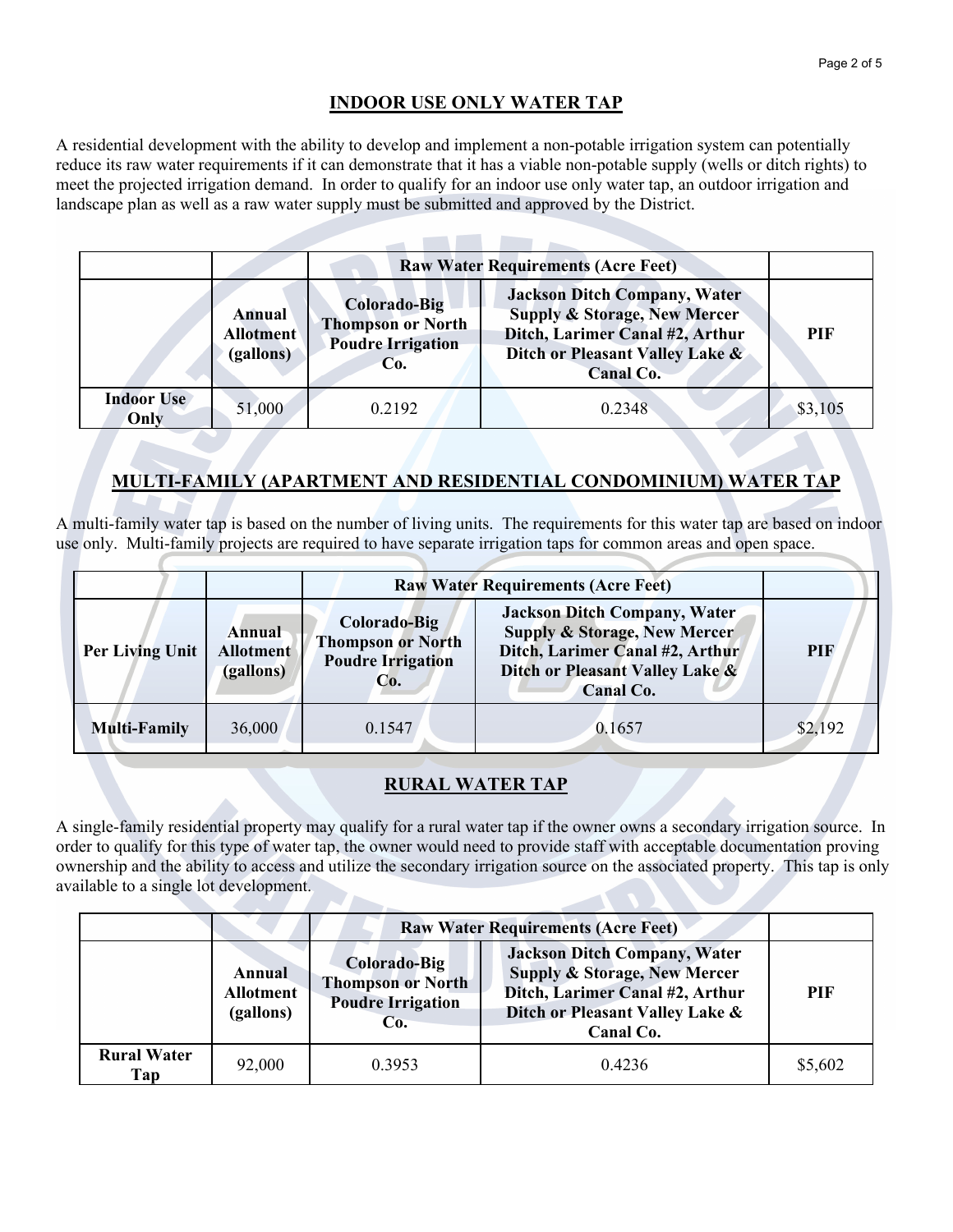### **MOBILE HOME WATER TAP**

A mobile home water tap is based on the number of living units.

|                                                                                                                                           |        | <b>Raw Water Requirements (Acre Feet)</b>                                                                                                                                |            |         |
|-------------------------------------------------------------------------------------------------------------------------------------------|--------|--------------------------------------------------------------------------------------------------------------------------------------------------------------------------|------------|---------|
| Colorado-Big<br>Annual<br><b>Thompson or North</b><br>Per Living Unit<br><b>Allotment</b><br><b>Poudre Irrigation</b><br>(gallons)<br>Co. |        | <b>Jackson Ditch Company, Water</b><br><b>Supply &amp; Storage, New Mercer</b><br>Ditch, Larimer Canal #2, Arthur<br>Ditch or Pleasant Valley Lake &<br><b>Canal Co.</b> | <b>PIF</b> |         |
| <b>Mobile Home</b>                                                                                                                        | 73,000 | 0.3137                                                                                                                                                                   | 0.3361     | \$4,201 |
|                                                                                                                                           |        |                                                                                                                                                                          |            |         |

#### **IRRIGATION WATER TAP**

All developments with open space that require irrigation are required to purchase an irrigation tap. Irrigation taps are based on the total area of turf, mulch and native grass planned in the area. A professionally developed landscape plan indicating irrigated area by type is required to be submitted to and will be reviewed by ELCO staff. **The RWR and PIF is calculated per 1,000 sq. ft. of irrigated area.**

|                 |                                                                   | <b>Raw Water Requirements (Acre Feet)</b>                          |                                                                                                                                                                                 |         |
|-----------------|-------------------------------------------------------------------|--------------------------------------------------------------------|---------------------------------------------------------------------------------------------------------------------------------------------------------------------------------|---------|
| Type of<br>Area | <b>Annual Allotment</b>                                           | <b>C-BT</b> or North<br><b>Poudre Irrigation</b><br><b>Company</b> | <b>Jackson Ditch Company, Water</b><br><b>Supply &amp; Storage Company, New</b><br>Mercer Ditch, Larimer No. 2, Arthur<br><b>Ditch or Pleasant Valley and Lake</b><br>Canal Co. | PIF     |
| Turf            | 20,000 gallons per<br>1,000 sq. ft. of irrigated<br>turf.         | 0.0859                                                             | 0.0921                                                                                                                                                                          | \$1,589 |
| <b>Mulch</b>    | 10,000 gallons per<br>$1,000$ sq. ft. of<br>mulched planting area | 0.0430                                                             | 0.0460                                                                                                                                                                          | \$795   |
| <b>Native</b>   | 7,000 gallons per<br>$1,000$ sq. ft. of<br>mulched planting area  | 0.0301                                                             | 0.0322                                                                                                                                                                          | \$556   |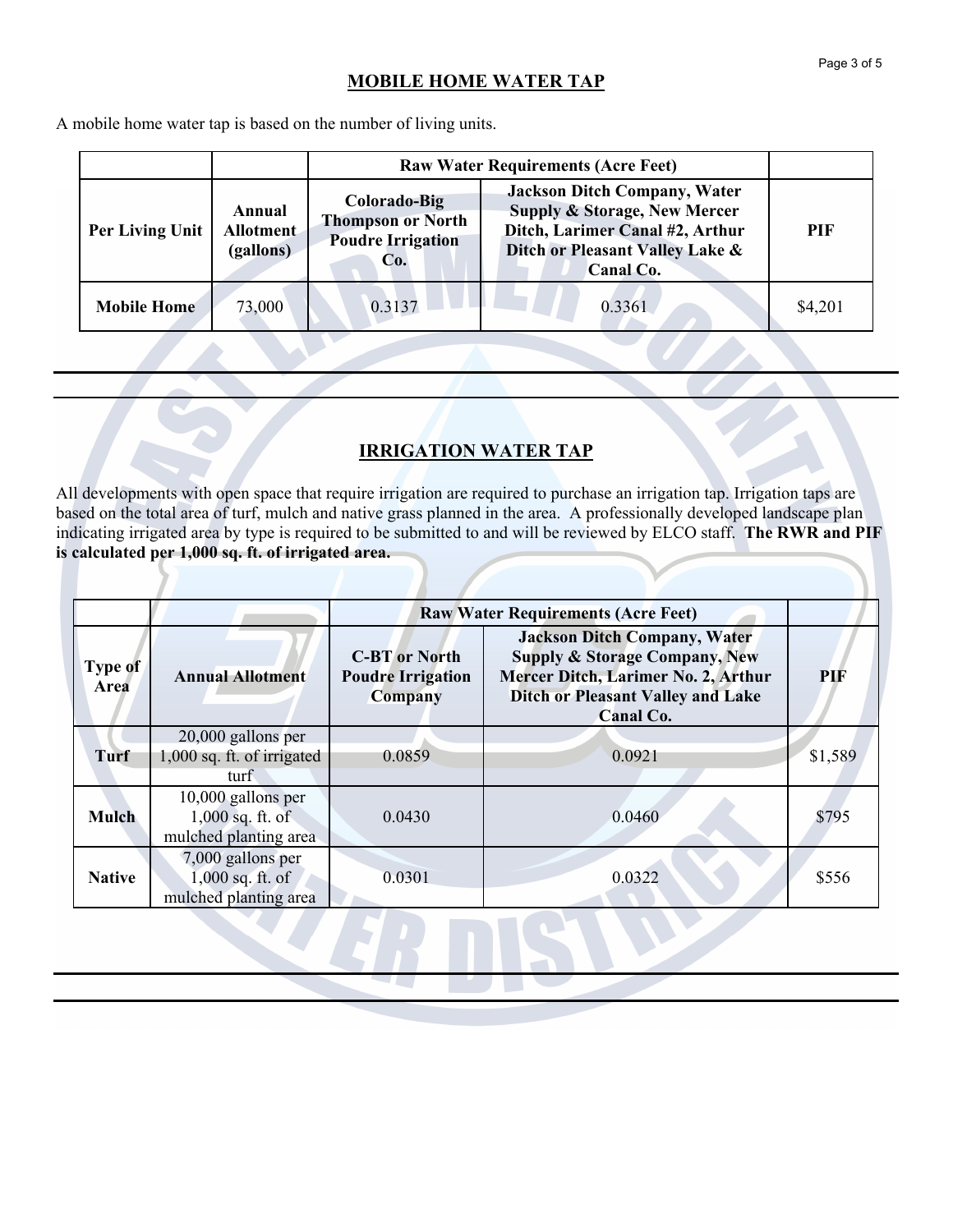### **NON-RESIDENTIAL WATER TAP**

Non-residential water tap requirements are based on the size of water tap required. Owner will work with ELCO staff to determine the proper size of water tap based on the water use at the property.

|                 |                                                                      | <b>Raw Water Requirements (Acre Feet)</b>                   |                                                                                                                                                                   |            |
|-----------------|----------------------------------------------------------------------|-------------------------------------------------------------|-------------------------------------------------------------------------------------------------------------------------------------------------------------------|------------|
| <b>Tap Size</b> | Annual<br><b>Allotment</b><br>(gallons)                              | <b>C-BT</b> or North<br><b>Poudre Irrigation</b><br>Company | Jackson Ditch Company, Water Supply &<br><b>Storage Company, New Mercer Ditch,</b><br>Larimer No. 2, Arthur Ditch or Pleasant<br><b>Valley and Lake Canal Co.</b> | <b>PIF</b> |
| 3/4"            | 171,000                                                              | 0.7348                                                      | 0.7873                                                                                                                                                            | \$10,412   |
| 1" & larger     | Calculated based upon water use. Contact District staff for details. |                                                             |                                                                                                                                                                   |            |

### **WATER RIGHTS CURRENTLY CONSIDERED FOR DEDICATION BY THE DISTRICT**

| <b>Water Right</b>                      | Credit Factor**          |
|-----------------------------------------|--------------------------|
| Colorado-Big Thompson (C-BT)            | .70 acre-feet per unit   |
| Water Supply & Storage Co. (WSSC)       | 60 acre-feet per share   |
| North Poudre Irrigation Co. (NPIC)      | 2.6 acre-feet per share  |
| Jackson Ditch Co. (JDC)                 | 111 acre-feet per share  |
| New Mercer Ditch Co. (NM)               | 16.7 acre-feet per share |
| Larimer No. 2 Ditch Co. (LN2)           | 23.8 acre-feet per share |
| Arthur Ditch CO. (AR)                   | 2 acre-feet per share    |
| Pleasant Valley & Lake Canal Co. (PVLC) | 18.6 acre-feet per share |

*\*\* All water rights considered for dedication to the District must be evaluated by ELCO Water Resources staff prior to ELCO accepting the water right. The District reserves the right to adjust the credit factor and other conditions associated with the dedication of that water right. Additional fees are required prior to evaluating the water right. If a*  water right is accepted for dedication, the water right must then go through the ELCO Water Bank process which will *result in the issuance of Water Bank raw water credit. For further details, contact District staff.*